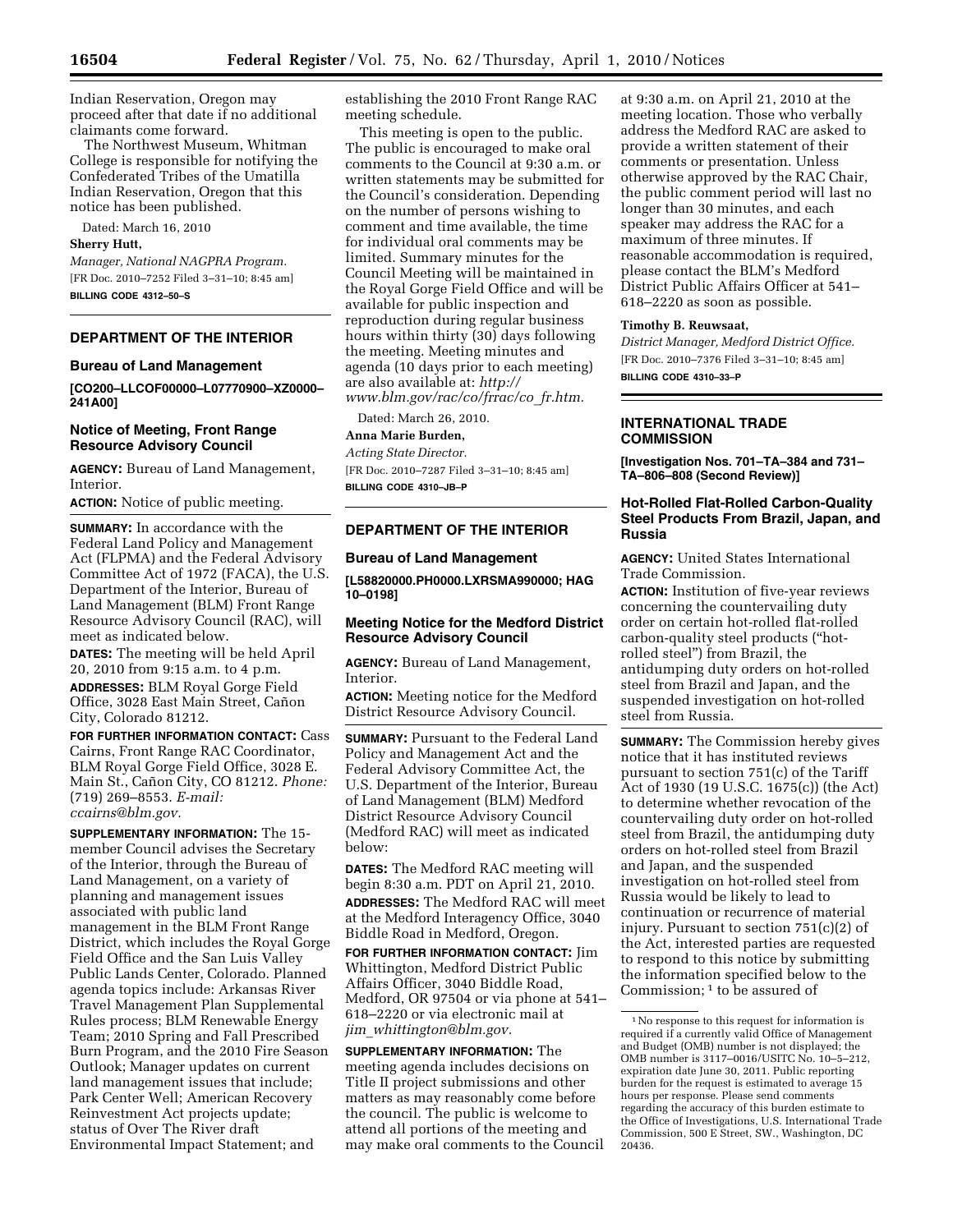consideration, the deadline for responses is May 3, 2010. Comments on the adequacy of responses may be filed with the Commission by June 14, 2010. For further information concerning the conduct of these reviews and rules of general application, consult the Commission's Rules of Practice and Procedure, part 201, subparts A through E (19 CFR part 201), and part 207, subparts A, D, E, and F (19 CFR part 207), as most recently amended at 74 FR 2847 (January 16, 2009).

**DATES:** *Effective Date:* April 1, 2010. **FOR FURTHER INFORMATION CONTACT:**  Mary Messer (202–205–3193), Office of Investigations, U.S. International Trade Commission, 500 E Street, SW., Washington, DC 20436. Hearingimpaired persons can obtain

information on this matter by contacting the Commission's TDD terminal on 202– 205–1810. Persons with mobility impairments who will need special assistance in gaining access to the Commission should contact the Office of the Secretary at 202–205–2000. General information concerning the Commission may also be obtained by accessing its Internet server (*http:// www.usitc.gov).* The public record for these reviews may be viewed on the Commission's electronic docket (EDIS) at *http://edis.usitc.gov.* 

# **SUPPLEMENTARY INFORMATION:**

*Background.* On June 29, 1999, the Department of Commerce (''Commerce'') issued an antidumping duty order on imports of hot-rolled steel from Japan (64 FR 34778). Effective July 6, 1999, Commerce suspended the antidumping and countervailing duty investigations on such imports from Brazil (64 FR 38792 and 38797, July 19, 1999). Note: I switched the order here because the AD suspension is the one cited first. and, effective July 12, 1999, Commerce suspended the antidumping duty investigation on such imports from Russia (64 FR 38642, July 19, 1999). After terminating the suspension agreement with respect to the antidumping duty investigation on imports of hot-rolled steel from Brazil (67 FR 6226, February 11, 2002), Commerce issued an antidumping duty order on such imports (67 FR 11093, March 12, 2002). Effective September 26, 2004, Commerce terminated the suspension agreement with respect to the countervailing duty investigation on imports of hot-rolled steel from Brazil and issued a countervailing duty order on such imports (69 FR 56040, September 17, 2004). Following fiveyear reviews by Commerce and the Commission, effective May 12, 2005, Commerce issued a continuation of the

countervailing duty order on hot-rolled steel from Brazil (70 FR 30417, May 26, 2005), the antidumping duty orders on hot-rolled steel from Brazil and Japan (70 FR 30413, May 26, 2005), and the suspended investigation on imports of hot-rolled steel from Russia (70 FR 32571, June 3, 2005). The Commission is now conducting second reviews to determine whether revocation of the orders and termination of the suspended investigation would be likely to lead to continuation or recurrence of material injury to the domestic industry within a reasonably foreseeable time. It will assess the adequacy of interested party responses to this notice of institution to determine whether to conduct full or expedited reviews. The Commission's determinations in any expedited reviews will be based on the facts available, which may include information provided in response to this notice.

*Definitions.* The following definitions apply to these reviews:

(1) Subject Merchandise is the class or kind of merchandise that is within the scope of the five-year reviews, as defined by Commerce.

(2) The Subject Countries in these reviews are Brazil, Japan, and Russia.

(3) The Domestic Like Product is the domestically produced product or products which are like, or in the absence of like, most similar in characteristics and uses with, the *Subject Merchandise.* In its original and full five-year review determinations, the Commission found one *Domestic Like Product* consisting of all hot-rolled steel, as defined in Commerce's scope.

(4) The Domestic Industry is the U.S. producers as a whole of the *Domestic Like Product,* or those producers whose collective output of the *Domestic Like Product* constitutes a major proportion of the total domestic production of the product. In its original and full five-year review determinations, the Commission defined the *Domestic Industry* as all producers of hot-rolled steel.

(5) An Importer is any person or firm engaged, either directly or through a parent company or subsidiary, in importing the *Subject Merchandise* into the United States from a foreign manufacturer or through its selling agent.

*Participation in the reviews and public service list.* Persons, including industrial users of the *Subject Merchandise* and, if the merchandise is sold at the retail level, representative consumer organizations, wishing to participate in the reviews as parties must file an entry of appearance with the Secretary to the Commission, as provided in section 201.11(b)(4) of the

Commission's rules, no later than 21 days after publication of this notice in the **Federal Register.** The Secretary will maintain a public service list containing the names and addresses of all persons, or their representatives, who are parties to the reviews.

Former Commission employees who are seeking to appear in Commission five-year reviews are advised that they may appear in a review even if they participated personally and substantially in the corresponding underlying original investigation. The Commission's designated agency ethics official has advised that a five-year review is not considered the "same" particular matter'' as the corresponding underlying original investigation for purposes of 18 U.S.C. 207, the post employment statute for Federal employees, and Commission rule 201.15(b)(19 CFR 201.15(b)), 73 FR 24609 (May 5, 2008). This advice was developed in consultation with the Office of Government Ethics. Consequently, former employees are not required to seek Commission approval to appear in a review under Commission rule 19 CFR 201.15, even if the corresponding underlying original investigation was pending when they were Commission employees. For further ethics advice on this matter, contact Carol McCue Verratti, Deputy Agency Ethics Official, at 202–205– 3088.

*Limited disclosure of business proprietary information (BPI) under an administrative protective order (APO) and APO service list.* Pursuant to section 207.7(a) of the Commission's rules, the Secretary will make BPI submitted in these reviews available to authorized applicants under the APO issued in the reviews, provided that the application is made no later than 21 days after publication of this notice in the **Federal Register**. Authorized applicants must represent interested parties, as defined in 19 U.S.C. 1677(9), who are parties to the reviews. A separate service list will be maintained by the Secretary for those parties authorized to receive BPI under the APO.

*Certification.* Pursuant to section 207.3 of the Commission's rules, any person submitting information to the Commission in connection with these reviews must certify that the information is accurate and complete to the best of the submitter's knowledge. In making the certification, the submitter will be deemed to consent, unless otherwise specified, for the Commission, its employees, and contract personnel to use the information provided in any other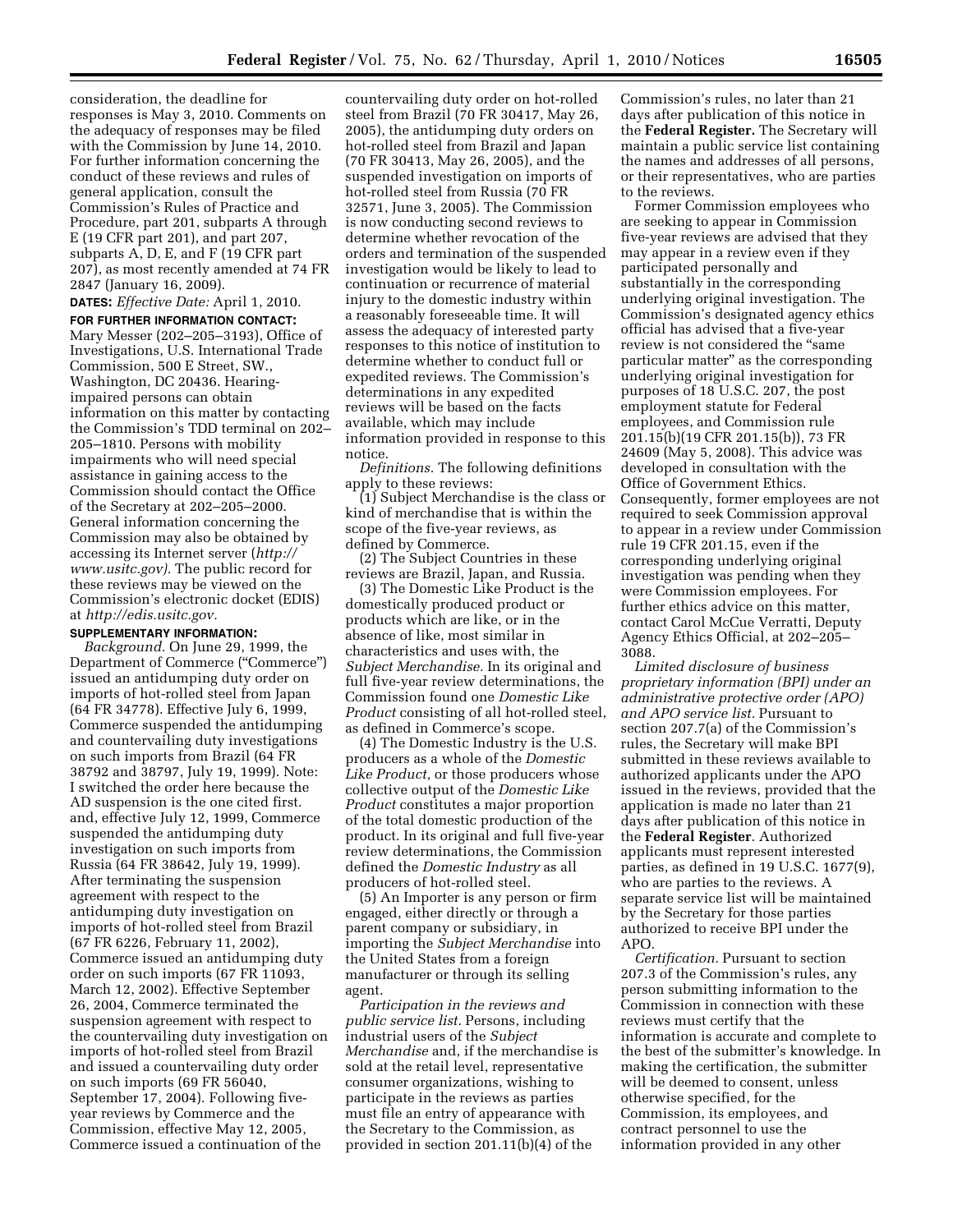reviews or investigations of the same or comparable products which the Commission conducts under Title VII of the Act, or in internal audits and investigations relating to the programs and operations of the Commission pursuant to 5 U.S.C. Appendix 3.

*Written submissions.* Pursuant to section 207.61 of the Commission's rules, each interested party response to this notice must provide the information specified below. The deadline for filing such responses is May 3, 2010. Pursuant to section 207.62(b) of the Commission's rules, eligible parties (as specified in Commission rule 207.62(b)(1)) may also file comments concerning the adequacy of responses to the notice of institution and whether the Commission should conduct expedited or full reviews. The deadline for filing such comments is June 14, 2010. All written submissions must conform with the provisions of sections 201.8 and 207.3 of the Commission's rules and any submissions that contain BPI must also conform with the requirements of sections 201.6 and 207.7 of the Commission's rules. The Commission's rules do not authorize filing of submissions with the Secretary by facsimile or electronic means, except to the extent permitted by section 201.8 of the Commission's rules, as amended, 67 FR 68036 (November 8, 2002). Also, in accordance with sections 201.16(c) and 207.3 of the Commission's rules, each document filed by a party to the reviews must be served on all other parties to the reviews (as identified by either the public or APO service list as appropriate), and a certificate of service must accompany the document (if you are not a party to the reviews you do not need to serve your response).

*Inability to provide requested information.* Pursuant to section 207.61(c) of the Commission's rules, any interested party that cannot furnish the information requested by this notice in the requested form and manner shall notify the Commission at the earliest possible time, provide a full explanation of why it cannot provide the requested information, and indicate alternative forms in which it can provide equivalent information. If an interested party does not provide this notification (or the Commission finds the explanation provided in the notification inadequate) and fails to provide a complete response to this notice, the Commission may take an adverse inference against the party pursuant to section 776(b) of the Act in making its determinations in the reviews.

*Information To Be Provided in Response to This Notice of Institution:* If you are a domestic producer, union/

worker group, or trade/business association; import/export *Subject Merchandise* from more than one *Subject Country;* or produce *Subject Merchandise* in more than one *Subject Country,* you may file a single response. If you do so, please ensure that your response to each question includes the information requested for each pertinent *Subject Country.* As used below, the term "firm" includes any related firms.

(1) The name and address of your firm or entity (including World Wide Web address) and name, telephone number, fax number, and E-mail address of the certifying official.

(2) A statement indicating whether your firm/entity is a U.S. producer of the *Domestic Like Product,* a U.S. union or worker group, a U.S. importer of the *Subject Merchandise,* a foreign producer or exporter of the *Subject Merchandise,*  a U.S. or foreign trade or business association, or another interested party (including an explanation). If you are a union/worker group or trade/business association, identify the firms in which your workers are employed or which are members of your association.

(3) A statement indicating whether your firm/entity is willing to participate in these reviews by providing information requested by the Commission.

(4) A statement of the likely effects of the revocation of the antidumping and countervailing duty orders and the termination of the suspended investigation on the *Domestic Industry*  in general and/or your firm/entity specifically. In your response, please discuss the various factors specified in section 752(a) of the Act (19 U.S.C. 1675a(a)) including the likely volume of subject imports, likely price effects of subject imports, and likely impact of imports of *Subject Merchandise* on the *Domestic Industry.* 

(5) A list of all known and currently operating U.S. producers of the *Domestic Like Product.* Identify any known related parties and the nature of the relationship as defined in section 771(4)(B) of the Act (19 U.S.C. 1677(4)(B)).

(6) A list of all known and currently operating U.S. importers of the *Subject Merchandise* and producers of the *Subject Merchandise* in each *Subject Country* that currently export or have exported *Subject Merchandise* to the United States or other countries after 2004.

(7) A list of 3–5 leading purchasers in the U.S. market for the *Domestic Like Product* and the *Subject Merchandise*  (including street address, World Wide Web address, and the name, telephone

number, fax number, and E-mail address of a responsible official at each firm).

(8) A list of known sources of information on national or regional prices for the *Domestic Like Product* or the *Subject Merchandise* in the U.S. or other markets.

(9) If you are a U.S. producer of the *Domestic Like Product,* provide the following information on your firm's operations on that product during calendar year 2009, except as noted (report quantity data in short tons and value data in U.S. dollars, f.o.b. plant). If you are a union/worker group or trade/business association, provide the information, on an aggregate basis, for the firms in which your workers are employed/which are members of your association.

(a) Production (quantity) and, if known, an estimate of the percentage of total U.S. production of the *Domestic Like Product* accounted for by your firm's(s') production;

(b) Capacity (quantity) of your firm to produce the *Domestic Like Product* (*i.e.,*  the level of production that your establishment(s) could reasonably have expected to attain during the year, assuming normal operating conditions (using equipment and machinery in place and ready to operate), normal operating levels (hours per week/weeks per year), time for downtime, maintenance, repair, and cleanup, and a typical or representative product mix);

(c) the quantity and value of U.S. commercial shipments of the *Domestic Like Product* produced in your U.S. plant(s); and

(d) the quantity and value of U.S. internal consumption/company transfers of the *Domestic Like Product*  produced in your U.S. plant(s).

(e) the value of (i) net sales, (ii) cost of goods sold (COGS), (iii) gross profit, (iv) selling, general and administrative (SG&A) expenses, and (v) operating income of the *Domestic Like Product*  produced in your U.S. plant(s) (include both U.S. and export commercial sales, internal consumption, and company transfers) for your most recently completed fiscal year (identify the date on which your fiscal year ends).

(10) If you are a U.S. importer or a trade/business association of U.S. importers of the *Subject Merchandise*  from the *Subject Country(ies),* provide the following information on your firm's(s') operations on that product during calendar year 2009 (report quantity data in short tons and value data in U.S. dollars). If you are a trade/ business association, provide the information, on an aggregate basis, for the firms which are members of your association.